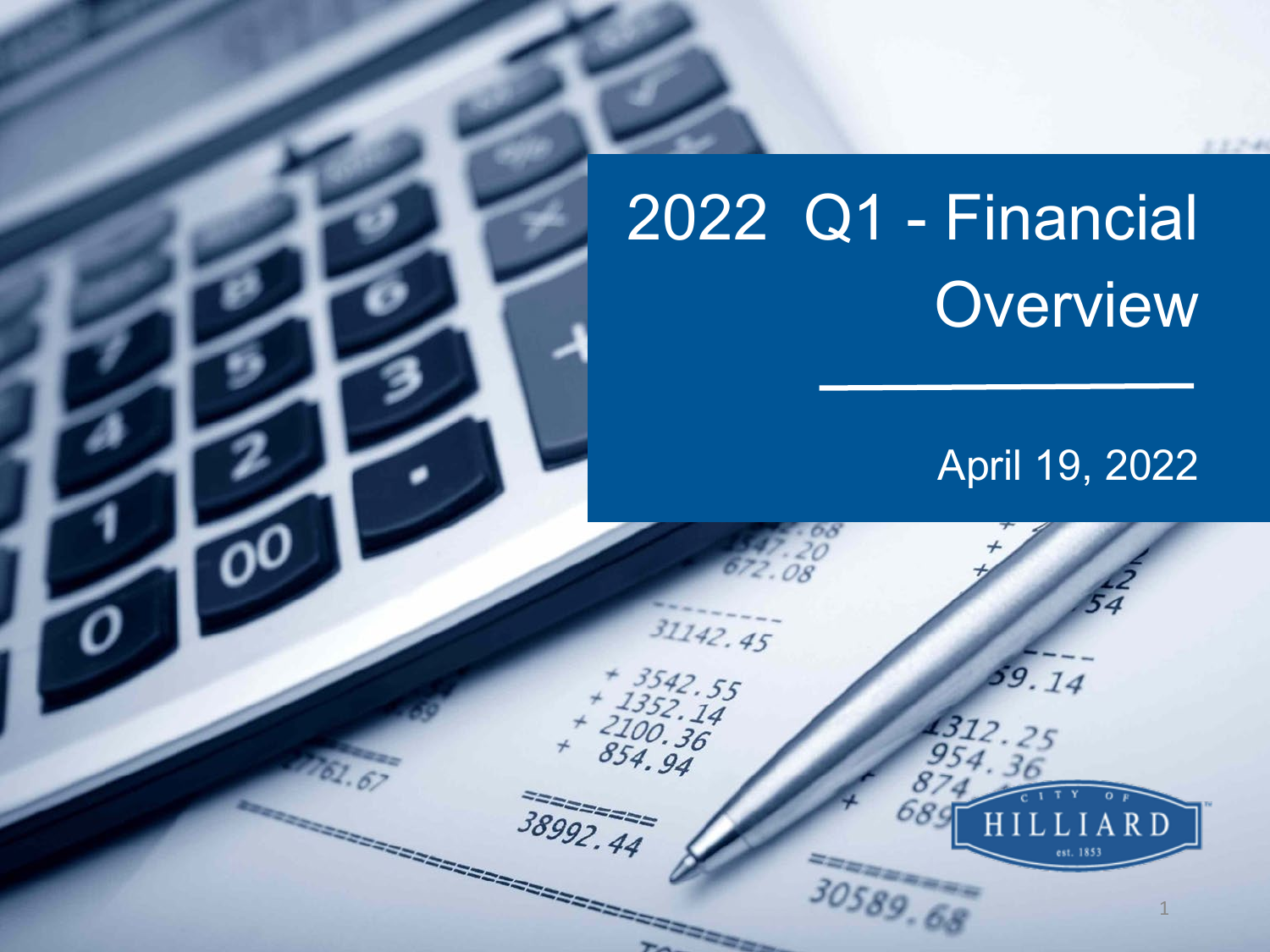#### **City of Hilliard Current Revenues, Expenditures and Ending Fund Balance for Operating Funds Budget Basis As of March 31, 2022**

|                                                                         | <b>Beginning Cash</b>   |            |                 |                 | <b>Combined</b>     |     | <b>Ending Fund</b> | <b>Current Revenues</b> |               |
|-------------------------------------------------------------------------|-------------------------|------------|-----------------|-----------------|---------------------|-----|--------------------|-------------------------|---------------|
| <b>Fund</b>                                                             | <b>Balance 1/1/2022</b> |            | <b>Revenues</b> |                 | <b>Expenditures</b> |     | <b>Balance</b>     | over Expenditures       |               |
|                                                                         |                         |            |                 |                 |                     |     |                    |                         |               |
| General                                                                 | \$                      | 16,762,307 | \$              | 6,386,715       | \$<br>7,932,284     | \$  | 15,216,739         | \$                      | (1, 545, 569) |
| <b>Fund Transfer to Capital</b>                                         |                         |            |                 |                 |                     |     |                    |                         |               |
| <b>Total General Fund</b>                                               | \$                      | 16,762,307 | \$              | 6,386,715       | \$<br>7,932,284     | \$  | 15,216,739         | \$                      | (1, 545, 569) |
| Reserve Fund<br>$\ast$                                                  | \$                      | 7,338,122  | \$              | $(592, 737)$ \$ |                     | \$  | 6,745,385          | \$                      | (592, 737)    |
| <b>Recreation and Parks Fund</b>                                        | \$                      |            | \$              | 2,194,550       | \$<br>663,651       | \$  | 1,530,900          | \$                      | 1,530,900     |
| <b>Street Construction</b><br>Maintenance and Repair<br>and County Fund | \$                      | 4,269,088  | \$              | 651,183         | \$<br>1,428,578     | \$  | 3,491,693          | $\zeta$                 | (777, 395)    |
| <b>Water Revenue</b>                                                    | \$                      | 316,130    | \$              | 236,833         | \$<br>211,565       | \$  | 341,398            | \$                      | 25,268        |
| Sewer Revenue                                                           | \$                      | 213,446    | \$              | 165,728         | \$<br>239,835       | \$  | 139,339            | \$                      | (74, 107)     |
| <b>Storm Water</b>                                                      | \$                      | 1,533,259  | \$              | 305,001         | \$<br>346,238       | \$  | 1,492,022          | \$                      | (41, 237)     |
| Construction Inspection                                                 | Ś                       | 326,699    | \$              | 133,948         | \$<br>180,366       | \$  | 280,281            | \$                      | (46, 418)     |
| Total Operations   \$                                                   |                         | 30,759,051 | \$              | 9,481,221       | \$<br>11,002,517    | \$. | 29,237,756         | -\$                     | (1,521,295)   |

\* From General Fund to Reserve Fund ‐ To bring balance to 25%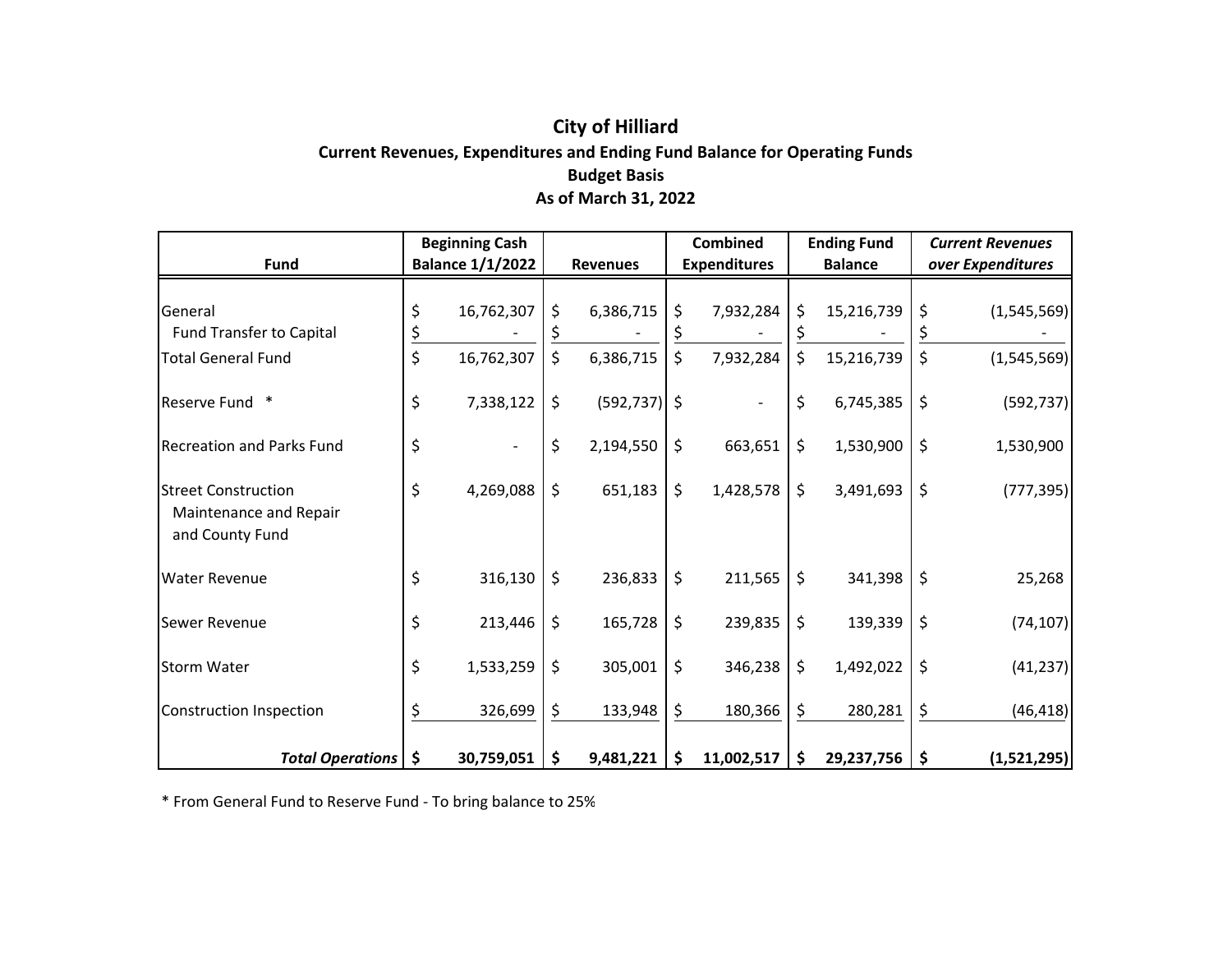#### **City of Hilliard Revenue Collections as a Percent of Estimated Revenue As of March 31, 2022**

|                                        | 2022 |                  |    |               |               | 2021          | 2022 Revenue |  |
|----------------------------------------|------|------------------|----|---------------|---------------|---------------|--------------|--|
|                                        |      |                  |    |               |               |               | as a percent |  |
|                                        |      | <b>Estimated</b> |    | As of Mar. 31 |               | As of Mar. 31 | of Estimated |  |
|                                        |      |                  |    |               |               |               |              |  |
| <b>General Fund</b>                    |      |                  |    |               |               |               |              |  |
| Muni Income Tax                        | \$   | 19,817,927       | \$ | 4,833,041     | \$            | 7,160,504     | 24.4%        |  |
| Real Property Tax                      |      | 2,247,529        |    | 1,061,440     |               | 994,425       | 47.2%        |  |
| <b>Shared Taxes</b>                    |      | 741,900          |    | 181,143       |               | 136,252       | 24.4%        |  |
| <b>Interest Earnings</b>               |      | 703,000          |    | (1,508,587)   |               | (162,096)     | $-214.6%$    |  |
| <b>Fines and Permits</b>               |      | 1,591,500        |    | 271,610       |               | 227,804       | 17.1%        |  |
| <b>Fees for Services</b>               | \$   | 4,424,117        | \$ | 862,989       | \$            | 830,029       | 19.5%        |  |
| Other                                  |      | 464,000          |    | 685,078       |               | 79,940        | 147.6%       |  |
| <b>Totals</b>                          | \$   | 29,989,973       | \$ | 6,386,714     | \$            | 9,266,858     | 21.3%        |  |
| <b>Recreation and Parks Fund</b>       |      |                  |    |               |               |               |              |  |
| Muni Income Tax                        | \$   | 7,622,280        | \$ | 1,858,862     | \$            |               | 24.4%        |  |
| <b>Fees for Services</b>               | \$   | 1,368,500        | \$ | 335,688       | $\frac{1}{2}$ |               | 24.5%        |  |
| <b>Totals</b>                          | \$   | 8,990,780        | \$ | 2,194,550     | \$            |               | 24.4%        |  |
| <b>Other Operating Funds</b>           |      |                  |    |               |               |               |              |  |
| <b>Street Construction Maintenance</b> | \$   | 2,782,000        | \$ | 651,183       | \$            | 867,599       | 23.4%        |  |
| and Repair and County Fund             |      |                  |    |               |               |               |              |  |
| <b>Water Revenue</b>                   | \$   | 1,050,000        | \$ | 236,833       | \$            | 311,677       |              |  |
| Sewer Revenue                          | \$   | 1,025,500        | \$ | 165,728       | \$            | 147,783       |              |  |
| <b>Total Water and Sewer</b>           | \$   | 2,075,500        | \$ | 402,561       | \$            | 459,460       | 19.4%        |  |
| <b>Storm Water</b>                     | \$   | 1,330,000        | \$ | 305,001       | \$            | 279,764       | 22.9%        |  |
| Construction Inspection                | \$   | 585,000          | \$ | 133,948       | \$            | 58,005        | 22.9%        |  |
|                                        |      | 36,762,473       |    | 7,879,407     |               | 10,931,686    | 21.4%        |  |

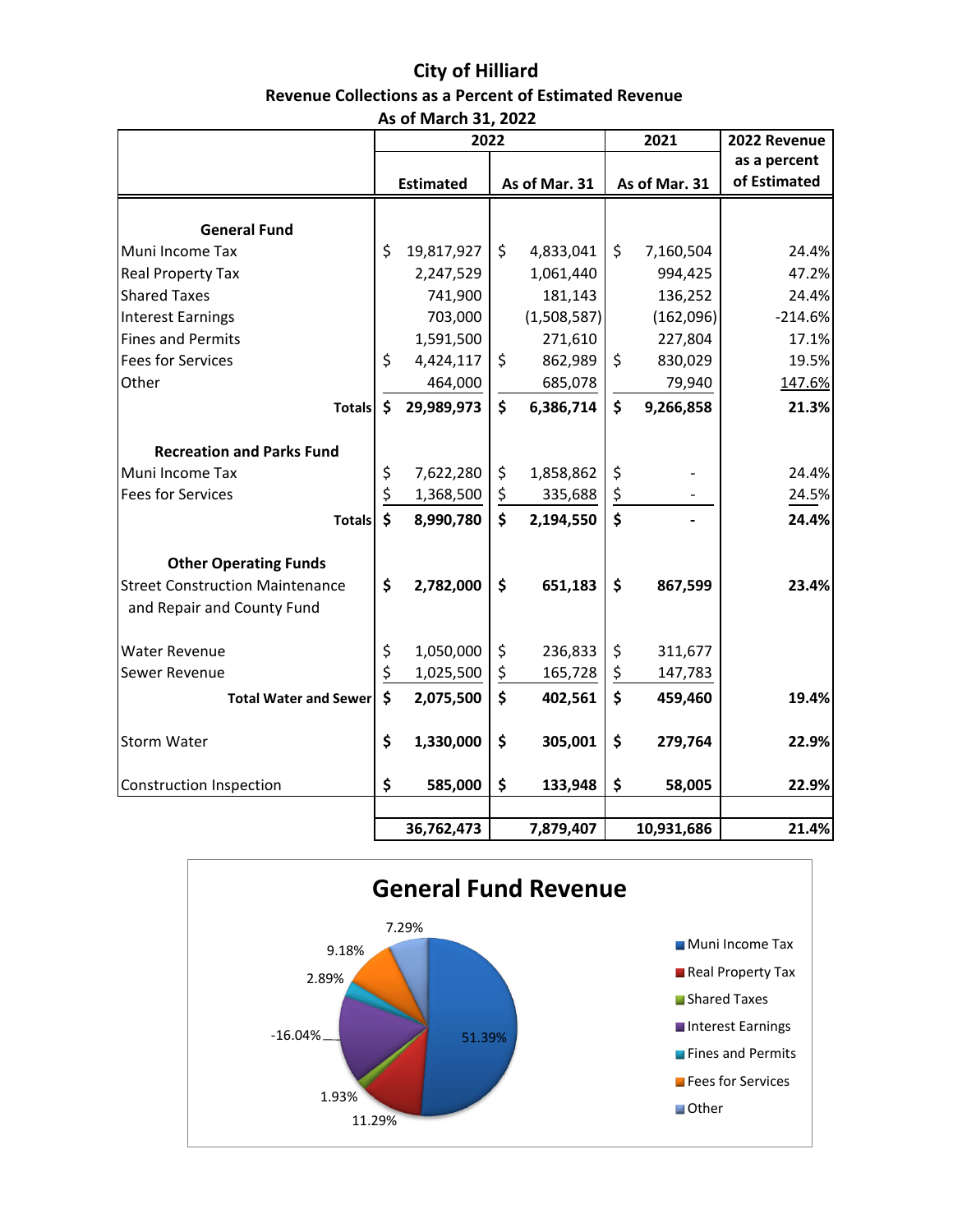#### **City of Hilliard Year‐to‐Date Expenditures as a Percent of Budget March 31, 2022**

|                                        | 2022                |                          |    |                                           | 2021                    | 2022 Expenditures         |  |
|----------------------------------------|---------------------|--------------------------|----|-------------------------------------------|-------------------------|---------------------------|--|
|                                        |                     | <b>Budget</b>            |    | <b>Current YTD</b><br><b>Expenditures</b> | <b>YTD Expenditures</b> | as a percent of<br>budget |  |
| <b>General Fund</b>                    |                     |                          |    |                                           |                         |                           |  |
| Personnel                              | \$                  | 17,614,798               | \$ | 4,230,830                                 | \$<br>4,445,001         | 24.02%                    |  |
| Supplies                               |                     | 950,400                  |    | 251,294                                   | 223,849                 | 26.44%                    |  |
| Services                               |                     | 6,759,840                |    | 1,380,696                                 | 2,117,320               | 20.42%                    |  |
| Travel                                 |                     | 68,700                   |    | 1,334                                     | 41                      | 1.94%                     |  |
| <b>Utilities</b>                       |                     | 559,000                  |    | 76,428                                    | 101,066                 | 13.67%                    |  |
| <b>Transfers and Refunds</b>           |                     | 795,000                  |    | 570,905                                   | 90,376                  | 71.81%                    |  |
| <b>Other Operating Funds</b>           |                     | 233,800                  |    | 44,118                                    | 17,164                  | 18.87%                    |  |
| <b>Totals</b>                          | $\dot{\mathsf{s}}$  | 26,981,538               | \$ | 6,555,605                                 | \$<br>6,994,817         | 24.30%                    |  |
|                                        |                     | <b>Special Transfers</b> | \$ |                                           | \$<br>161,256           |                           |  |
| <b>Recreation and Parks Fund</b>       |                     |                          |    |                                           |                         |                           |  |
| Personnel                              | \$                  | 2,863,484                | \$ | 512,771                                   | \$                      | 17.91%                    |  |
| Supplies                               |                     | 431,144                  |    | 23,104                                    |                         | 5.36%                     |  |
| Services                               |                     | 598,019                  |    | 63,047                                    |                         |                           |  |
| Travel                                 |                     | 7,500                    |    |                                           |                         | 0.00%                     |  |
| <b>Utilities</b>                       |                     | 290,000                  |    | 25,729                                    |                         | 8.87%                     |  |
| <b>Other Operating Funds</b>           |                     | 4,500                    |    | 2,000                                     |                         | 44.44%                    |  |
| <b>Totals</b>                          | $\ddot{\bm{\zeta}}$ | 4,194,647                | \$ | 626,651                                   | \$<br>161,256           | 14.94%                    |  |
| <b>Other Operating Funds</b>           |                     |                          |    |                                           |                         |                           |  |
| <b>Street Construction Maintenance</b> |                     |                          |    |                                           |                         |                           |  |
| and Repair and County Fund             | \$                  | 3,434,086                | \$ | 522,893                                   | \$<br>382,410           | 15.23%                    |  |
| <b>Water Revenue</b>                   | \$                  | 1,090,626                | \$ | 186,449                                   | \$<br>186,383           |                           |  |
| Sewer Revenue                          |                     | 1,202,301                |    | 201,600                                   | 191,723                 |                           |  |
| <b>Total Water and Sewer</b>           | \$                  | 2,292,926                | \$ | 388,049                                   | \$<br>378,106           | 16.92%                    |  |
| <b>Storm Water</b>                     | \$                  | 1,746,126                | \$ | 241,848                                   | \$<br>226,033           | 13.85%                    |  |
| <b>Construction Inspection</b>         | \$                  | 729,677                  | \$ | 79,697                                    | \$<br>63,162            | 10.92%                    |  |



**\$ 35,184,353 \$ 7,788,092 \$ 8,044,528 22.14%**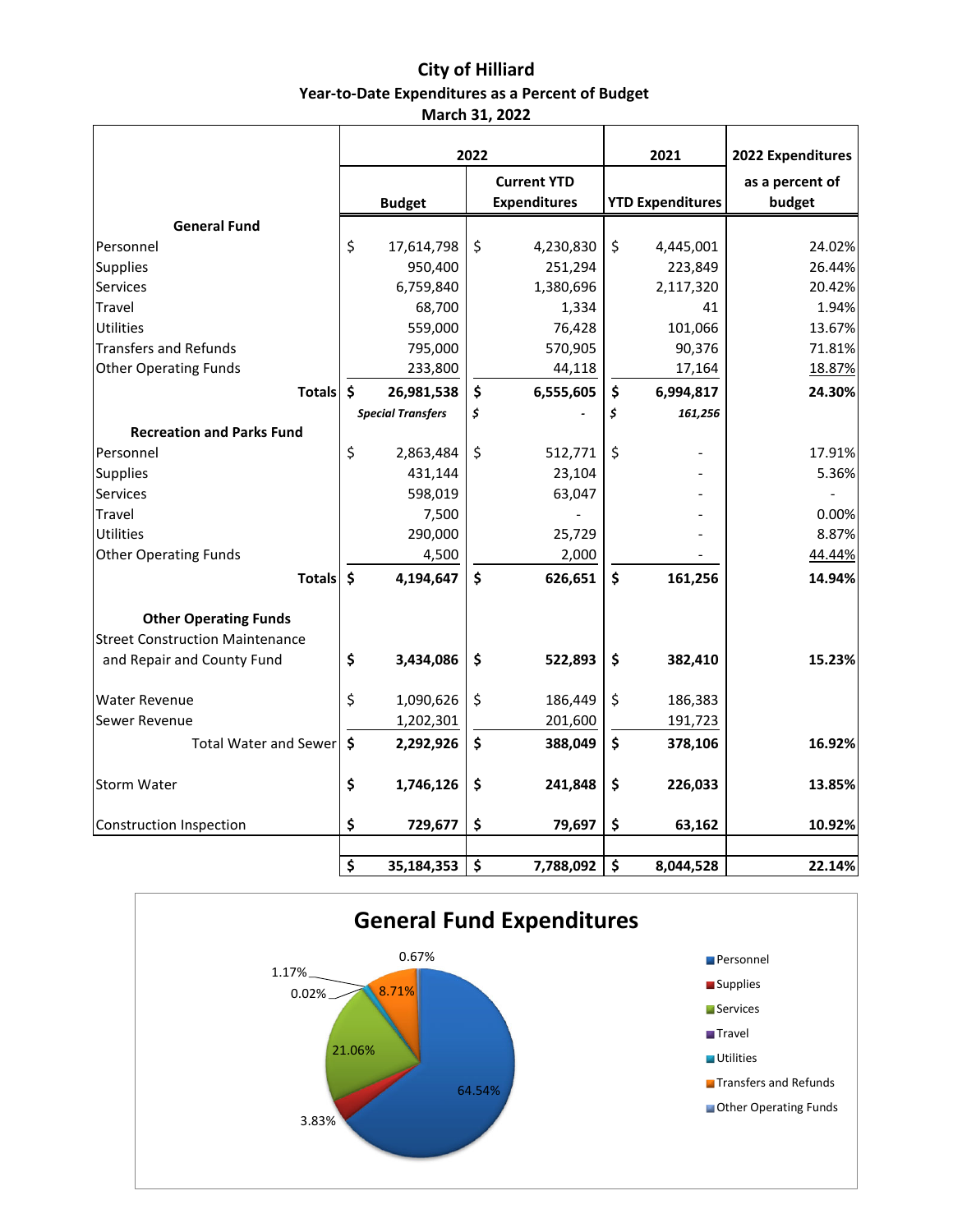### **Income Tax Collection March 2022**

|                    |                    |                 |                 |                   | 2022/2021 |                 |
|--------------------|--------------------|-----------------|-----------------|-------------------|-----------|-----------------|
|                    | <b>Budget 2022</b> | <b>YTD 2022</b> | <b>YTD 2021</b> | <b>Difference</b> | % Change  | <b>Budget %</b> |
| <b>Withholding</b> | \$29,785,833.00    | \$7,723,566.20  | 5,718,259.27    | 2,005,306.93      | 35.1%     | 25.9%           |
| <b>Business</b>    | 4,109,430.00       | 1,033,554.73    | 4,450,781.05    | (3,417,226.32)    | $-76.8%$  | 25.2%           |
| Individual         | 4,216,136.00       | 551,104.90      | 761,423.73      | (210, 318.83)     | $-27.6%$  | 13.1%           |
| <b>Total</b>       | \$38,111,399.00    | \$9,308,225.83  | 10,930,464.05   | (1,622,238.22)    | $-14.8%$  | 24.4%           |

#### **Income Tax ‐ Fund Allocation**

|                                        | Budget 2022     | <b>YTD 2022</b> | <b>Budget %</b> |
|----------------------------------------|-----------------|-----------------|-----------------|
| <b>General Fund - 52%</b>              | \$19,817,927.35 | \$4,840,277.43  |                 |
| <b>Recreation and Parks Fund - 20%</b> | 7,622,279.75    | 1,861,645.17    |                 |
| <b>Capital Improvement Fund - 20%</b>  | 7,622,279.75    | 1,861,645.17    |                 |
| <b>Street Improvement Fund - 8%</b>    | 3,048,911.90    | 744,658.07      |                 |
| Total                                  | \$38,111,398.75 | \$9,308,225.83  | 24.4%           |